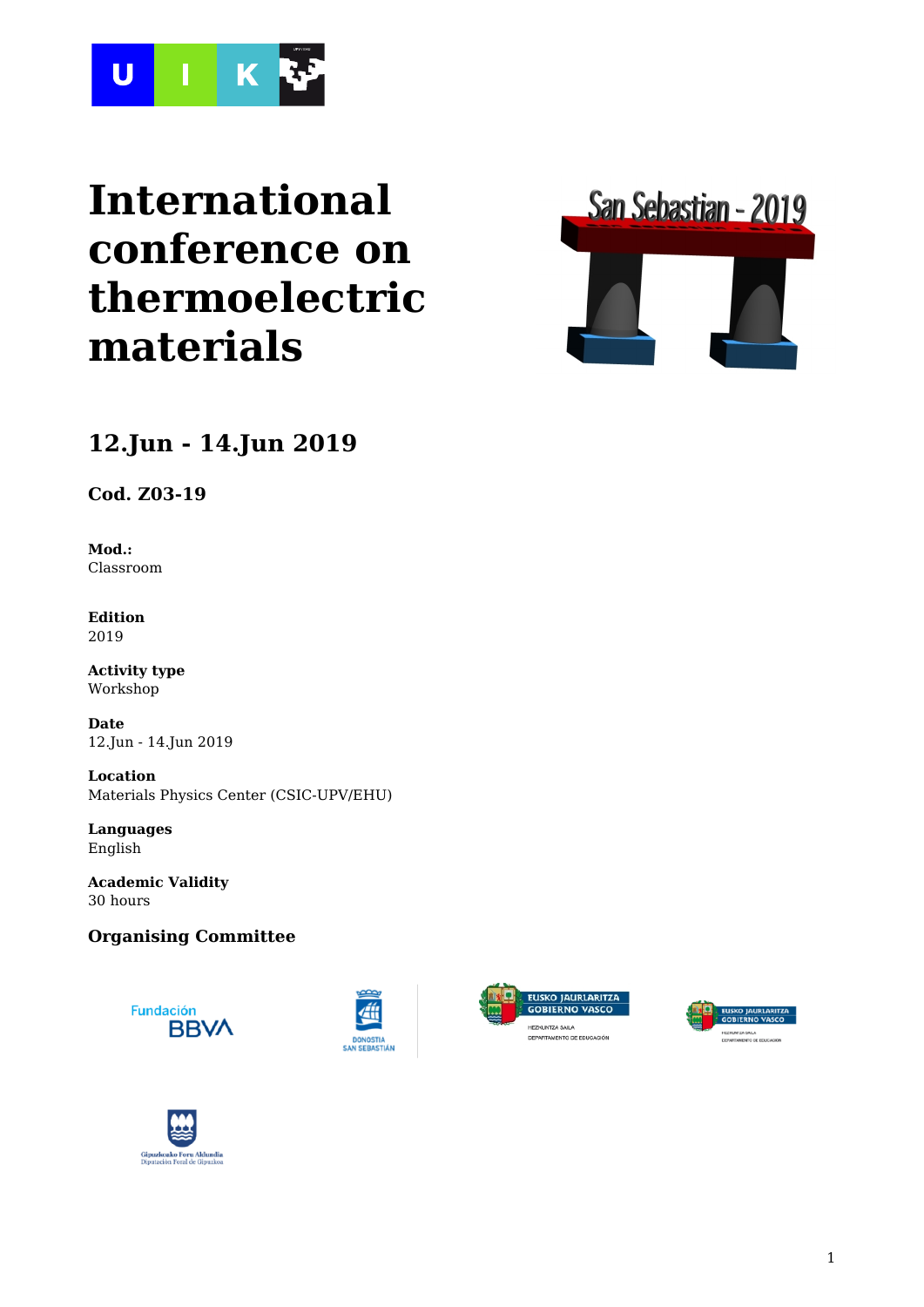

## **Description**

The ideal form of energy is easy to store, transport, distribute, and use and in this respect electricity is as close as possible to this ideal. The current electrical energy production relies on some well established physical and chemical processes, which impact our climate due to abundant production of greenhouse gasses and moreover deplete some of the non-renewable natural resources. While the quest to replace these resources is open and active, we should try to ameliorate the situation by improving the conversion processes from less-refined forms of energy to electricity. A possible improvement is based on the thermoelectric effect, where a gradient of temperature between parts of the same device can be converted to electricity. Here, the temperature gradient is possibly provided by waste-heat of the main production method. This process is usually clean in the sense that devices have a very long time span since both chemical processes (ideally) and moving parts are absent. The quest for highly efficient thermoelectric has strongly benefitted from the advancements in nanotechnology — the thermoelectric conversion is limited by the heat and electricity dispersion and diffusion. Indeed, on physical terms is a combined and difficult electrical and thermal transport problem.

This quest can succeed only if the theoretical and experimental communities get together, identify the common problems, and share their expertise in finding solutions. Efficient energy production is not only beneficial to our world, but it is ground for significant industrial expansion since many solutions can be applied to diverse markets.

## **Objectives**

Exchanging novel theories and materials towards the improvement of the thermoelectric conversion efficiency.

Assert the presence of the Spanish scientific community at the forefront of the renewable energy endeavour for the foreseeable future. Building a strong national community if fundamental to improve the Spanish position on a field that has wide scientific, technological and industrial applications.

This is seen as the first of a series of events for establishing a community working on the thermoelectric energy conversion.

We plan to give the opportunity to young scientists to present their achievements alongside more senior colleagues.

#### **Course specific contributors**





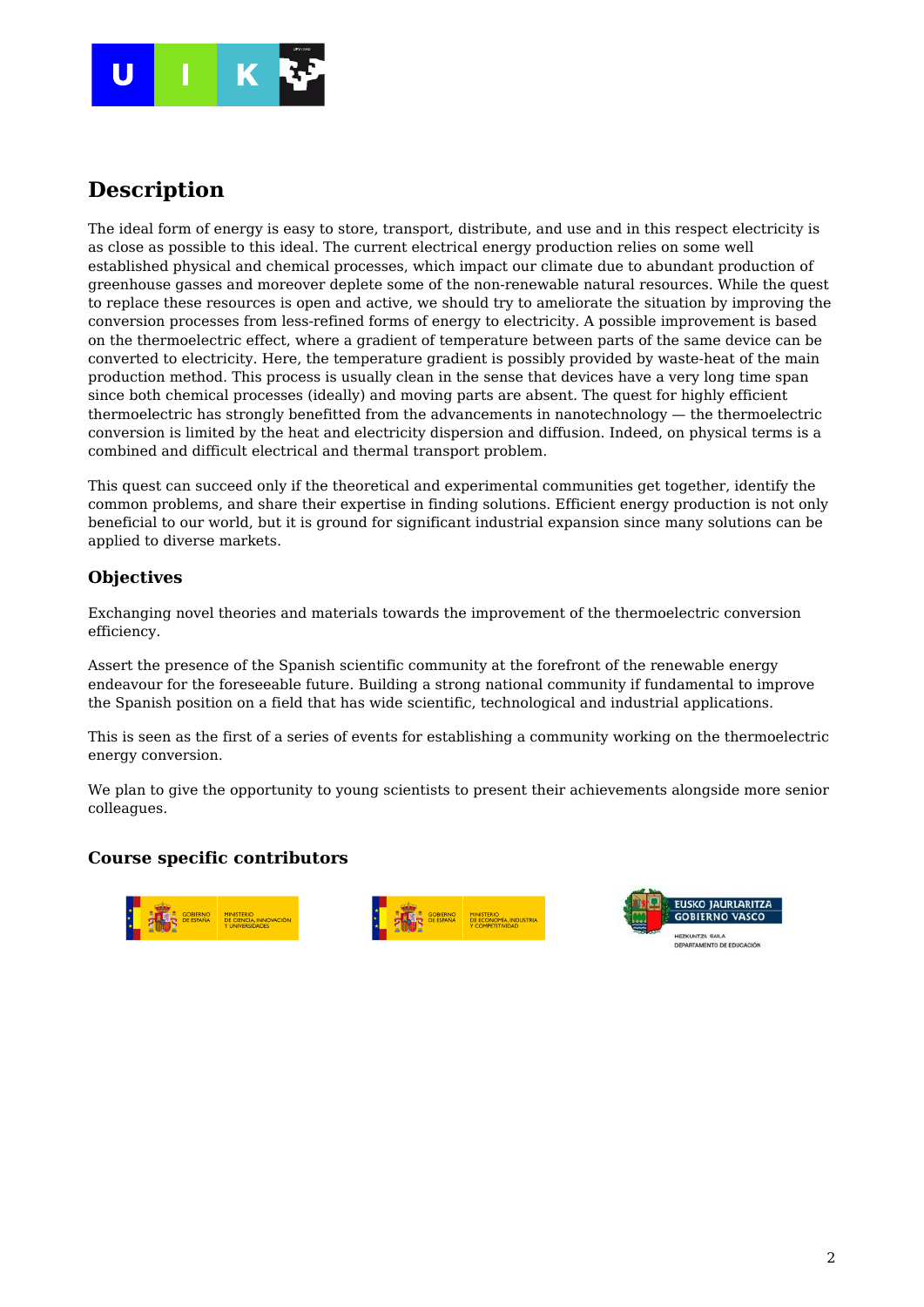

## **Directors**



**Roberto D'Agosta**

UPV/EHU

Roberto D'Agosta is a Ikerbasque Research Professor in the Department of Materials Science of the University of the Basque Country in San Sebastian. A PhD in Physics from the University of Rome "Tre" and the degree in Physics from the University of Rome "La Sapienza", Roberto has spent 2 years at the University of Missouri - Columbia and 3 years at the University of California - San Diego before joining Ikerbasque. His research interest have spanned from cold atoms physics, to strong correlation to thermoelectric materials.



**Andres Cantarero Saez**

Universidad de Valencia, Institute of Molecular Science

Andres Cantarero studied in the University of Valencia, where he got a position of Assistant Professor during his Ph. D. After the postdoctoral stay at the Max Planck Institute of Solid State Physics (Stuttgart), he returned to Valencia, where he got a permanent position. He is now Full Prof. on Condensed Matter Physics. He has taught the last few years Classical Electrodynamics, Solid State Physics and Electricity and Magnetism, in the Physics Faculty, keeping a General Physics course in Electronic Engineer School. Most of his research has been devoted to studying semiconductor nanostructures (quantum wells, quantum dots, nanowires, etc.), working mainly with group IV or III-V compounds, paying attention, particularly, to their optical properties. He also has been working on theory, either in phenomenological models or DFT calculations. He has published over 320 papers in peer review journals and attended to 300-350 Conferences, where he presented mainly contributed or invited talks.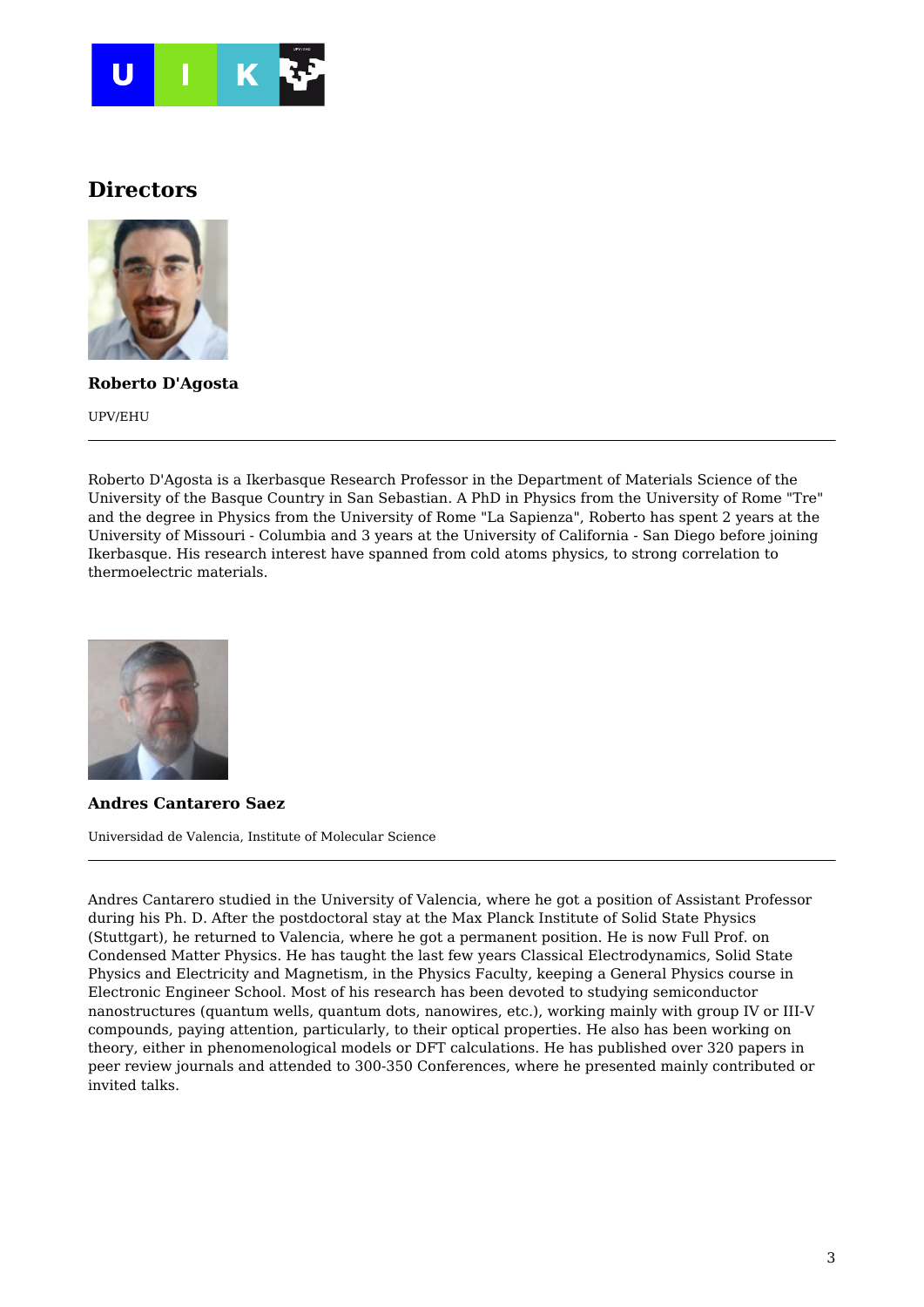

## **Teachers**



**Nicolas Agrait Agrait**

Universidad Autonoma de Madrid

Nicolás Agrait has been full professor in the Condensed Matter Physics Department of the Universidad Autonoma de Madrid (UAM) since 2007. He has developed state-of-the-art scanning probe techniques for studying transport in the nanoscale and performed pioneering studies of transport in nanocontacts, making relevant fundamental contributions to the understanding of quantum transport in nanometersized conductors, such as conductance quantization, the relation between chemical valence and quantum channels, and the discovery of the formation of single-atom atomic chains of which he also measured its mechanical properties and the inelastic scattering of electrons by the atomic vibrations. Presently, the activity of his group focuses in single-molecule molecular junctions and 2d crystals, with special emphasis in thermal transport and thermoelectric effects.



**Davide Donadio ---** University of California

Davide Donadio is a theoretical materials scientist. He earned his Ph.D. in 2003 at the University of Milan, with a work that featured electronic structure calculations and molecular dynamics simulations of silicate glasses. He then moved to ETH Zurich (Prof. Parrinello's group), where he studied materials at extreme conditions and crystal nucleation. In 2007 he joined Prof. Galli's group at UC Davis and worked on nanoscale heat transport in thermoelectrics. From 2010 to 2015 he lead the Max Planck Research Group for "Theory of nanostructures" at the MPI for Polymer Research in Mainz (Germany), investigating non-equilibrium processes at the nanoscale by molecular simulations. In 2014 he was appointed Ikerbasque professor at DIPC (Donostia, Spain), and he then moved to UC Davis, where he continues his activity on crystallization, surface chemistry, and nanophononics. He has published 108 peer-reviewed articles and three book chapters.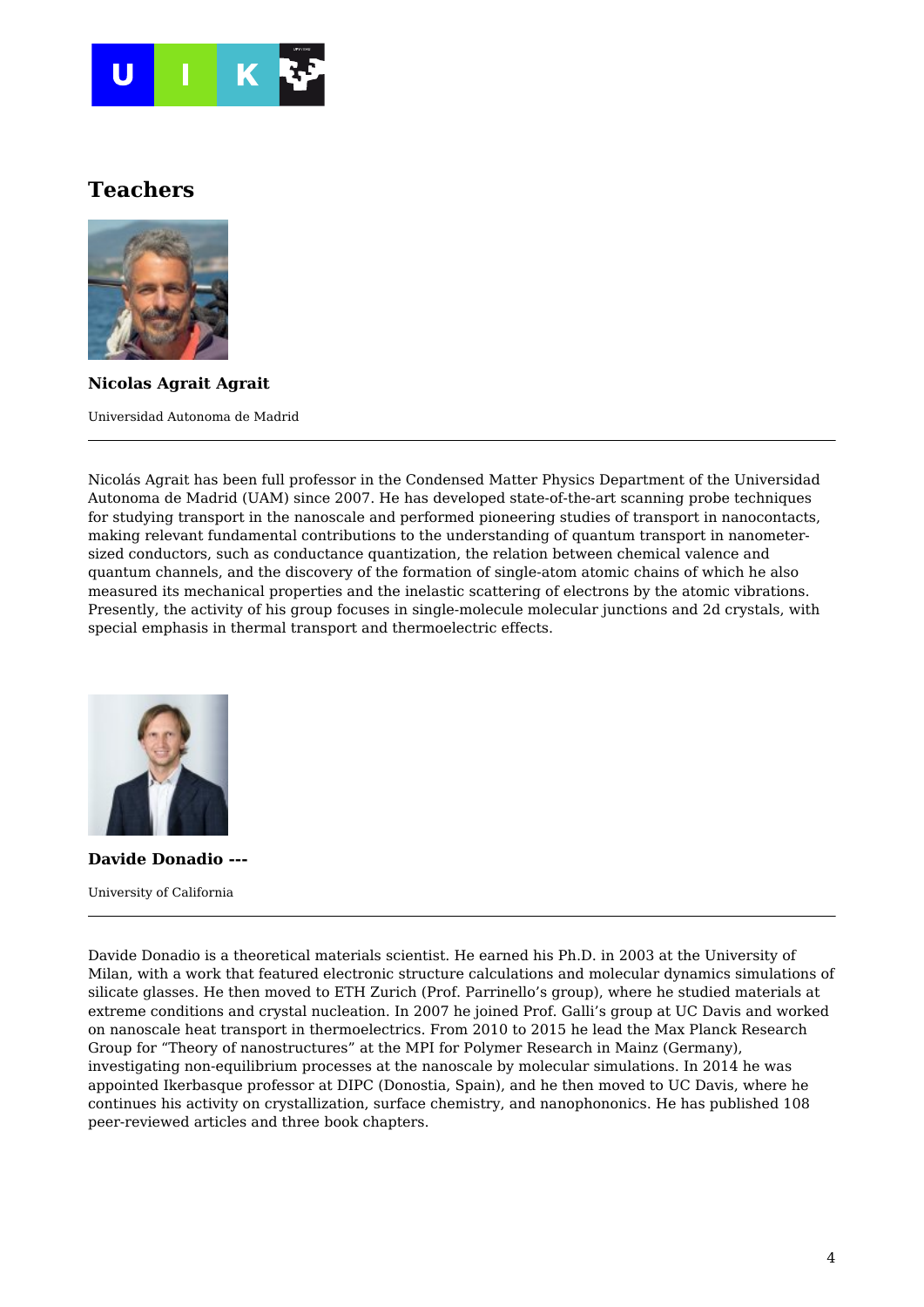



**Thomas Frederiksen**

Donostia International Physics Center and Ikerbasque

Thomas Frederiksen (TF) obtained his PhD in physics in 2007 from the Technical University of Denmark on the topic of inelastic transport theory for nanoscale systems. In 2008 he was awarded a 5-year Gipuzkoa Fellowship to carry out research at the Donostia International Physics Center (DIPC) and abroad. In 2012 he was appointed Ikerbasque Research Professor at the DIPC where he leads a research group on Nanoelectronics. TF is one of the main developers of the DFT-NEGF code "Inelastica" to perform atomistic simulations of inelastic electron transport and local heating in nanoscale devices.



**Woochul Kim** Yonsei University

Prof. Woochul Kim received his Ph.D. at U. C. Berkeley in 2005. He has been in Yonsei University since 2007. He was a consulting professor at LG Innotek and a principal investigator for the 'National Leading Research Laboratory' supported by the Korean government. He is the recipient of the Prime Minister's Award in Nanotechnology Research Innovation in 2017, Young Thermal Engineer Award by Korean Society of Mechanical Engineers (KSME) in 2013, KSTP TPP Award in 2015 and KSTP Research Excellence Award in 2013 (Korean Society of Thermophysical Properties). His expertise is to manipulate thermal transport in materials by micro/nanostructures. Also, he has been working on thermoelectrics from materials aspect to device application for a couple of decades or so.

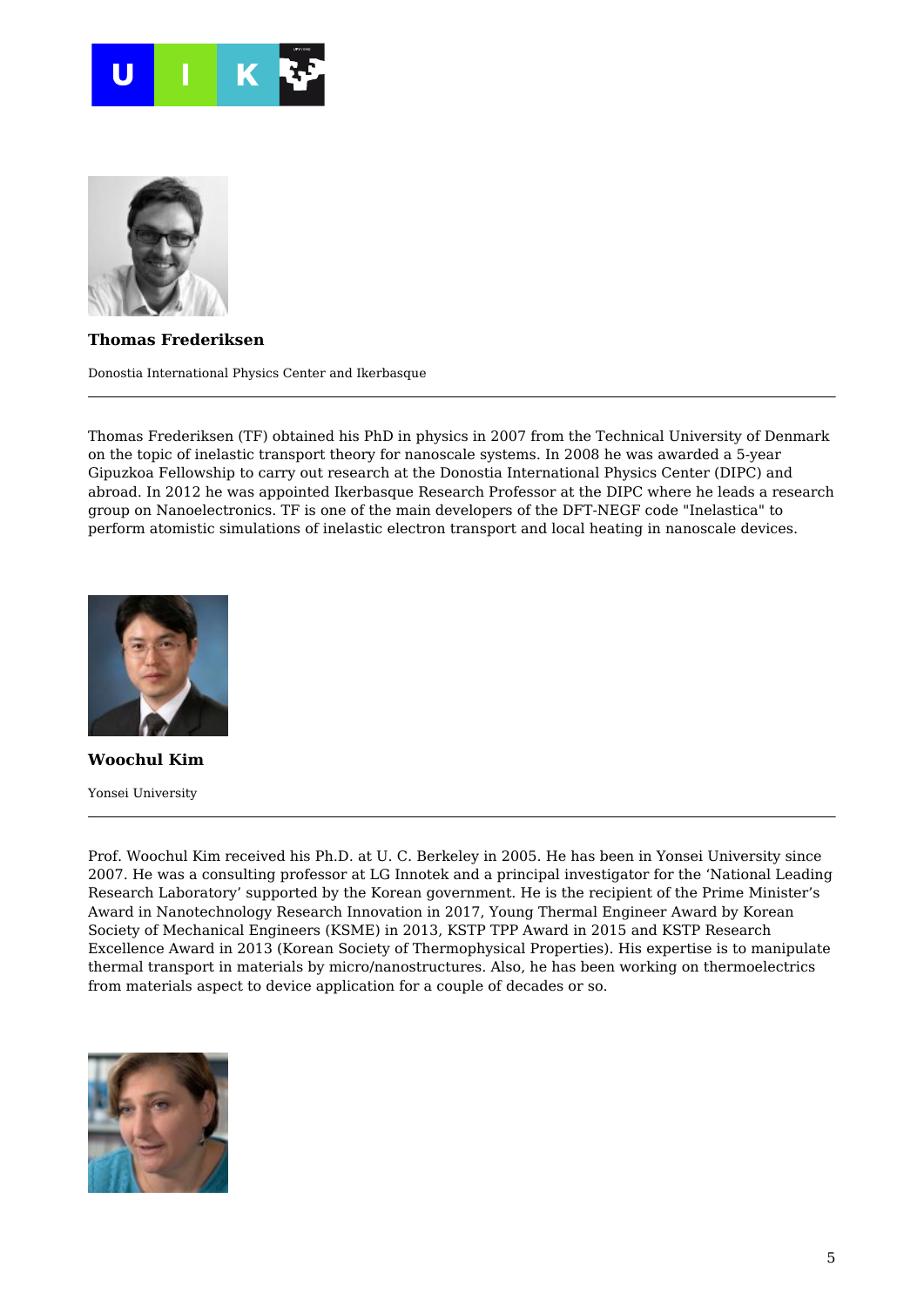

#### **María Soledad Martín González**

Instituto de Micro y Nanotecnologia (IMN) of the CSIC

Dr. Marisol Martin-Gonzalez is the head of the Functional Nanostructured Devices for Energy at the Institute of Micro and Nanotechnology –IMN-CSIC-. She holds a Ph.D. degree since 2000 working on electrodeposition of High-temperature Superconductors. Afterward, she did her postdoc at UC Berkeley on nanostructuration of thermoelectric materials by electrochemical techniques, where she obtained pioneer results. In 2003 she joined the Instituto de Microelectronica IMM-CSIC, where she worked on nanostructuration and characterizations in perpendicular magnetic recording, hard drives, and magnetic-semiconductors (Spintronics). Since 2007, she is a permanent researcher at CSIC and got an ERC Starting Grant, ERC POC, 2 European projects, 3 national projects as PI. She is the author of > 100 papers with more than 4000 citations. Regarding technology transference, she has the rights of 4 patents and is the managing partner and scientific consultant of a spin-off enterprise called AD-Particles.



**Muhammet Toprak**

KTH-Royal Institute of Technology

Muhammet Toprak received his BS in Chemistry Education from Middle East Technical University (METU, Ankara-Turkey) and his PhD in Materials Chemistry at KTH- Royal Institute of Technology (Stockholm-Sweden), specializing in inorganic materials chemistry and nanotechonology. He worked as a Post-doc at the University of California at Santa Barbara on biomimetic assembly routes for the fabrication of nanomaterials. He received the Docent title in 2009 and Professor in 2015 on Materials Chemistry. He is currently a staff member at the Department of Applied Physics KTH. Prof. Toprak's research and technical expertise focus on designing and developing novel nanomaterials architectures with desired characteristics; developing energy and resource effective synthesis methods as well as detailed microstructural, physicochemical, thermo-physical and transport characterisations. Currently his work is focusing on design, fabrication, characterisation and application to materials for energy.



**Matthieu Verstraete** University of Liege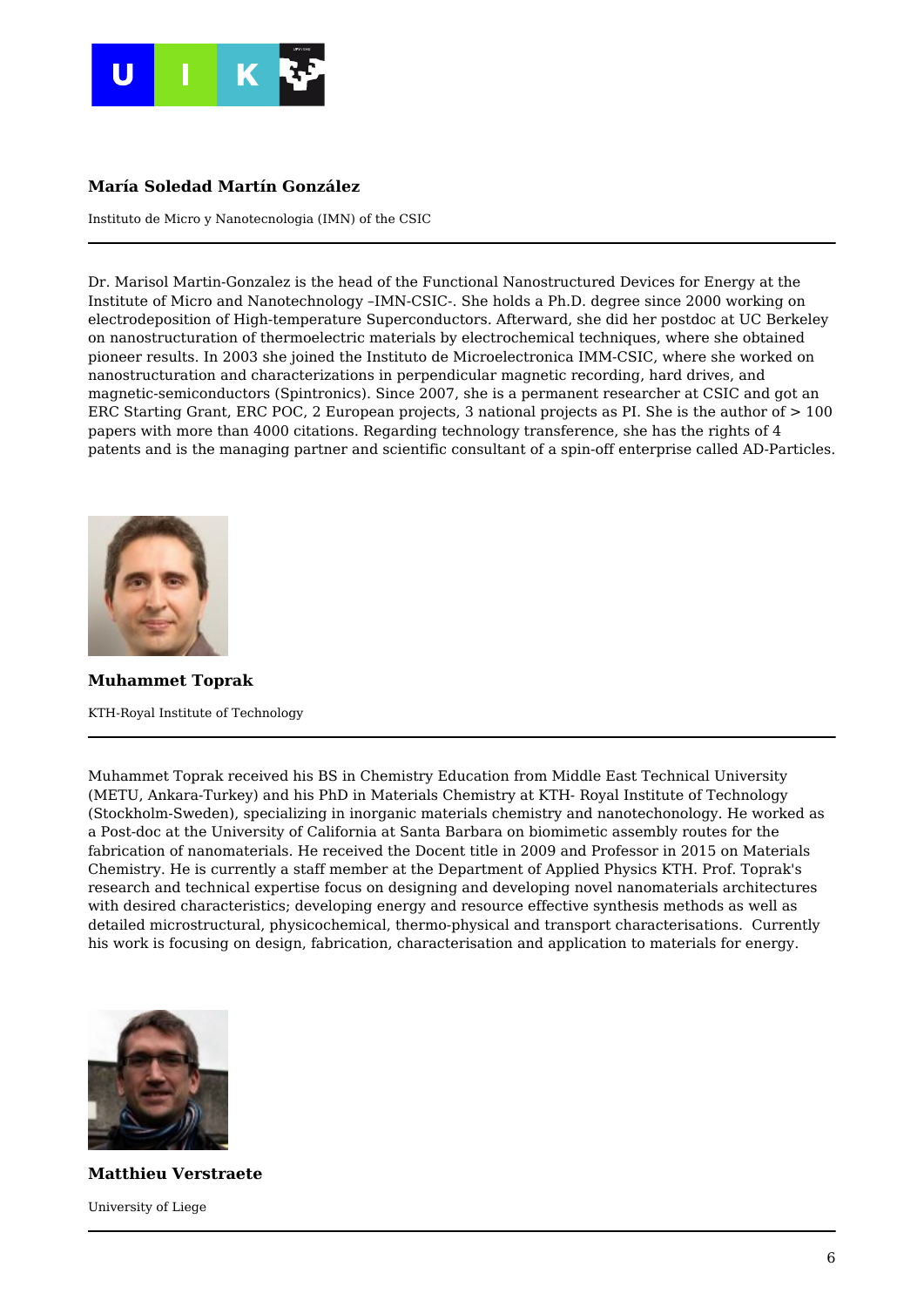

Matthieu Verstraete is a Professor in the Department of Physics of the University of Liege in Belgium, since 2009. My group is part of the QMAT and CESAM research units, on the physics and chemistry of atomic to macroscopic materials. Our research focusses on the coupling of electrons, magnetism and phonons in condensed matter and nanostructures, in particular thermoelectricity, spin dynamics, and 2D materials. Since 2010 I have been a research team leader of the European Theoretical Spectroscopy Facility, and since 2012 the chairman of its Steering Committee. In 2016 I was elected Fellow of the American Physical Society, and in 2017 Member of the Young Academy of Europe. I have published more than 70 papers (h-index of 24, i-10 index 32), of which some very highly cited ones, in particular on first principles open source codes (abinit, octopus, BoltzTraP).



#### **Clivia Sotomayor Torres**

Institut Cátala de Nanosciencia y Nanotecnologia (ICN2) and ICCREA

#### Prof. Dr. Clivia M. Sotomayor Torres

(www.icrea.cat/Web/ScientificStaff/clivia-marfa-sotomayor-torres-422 ) obtained her BSc. (Hons.) in Physics (U. Southampton) and her Dr. Phil. in Physics (U. Manchester) with a thesis on semiconductor physics. She has held tenured academic appointments at St Andrews, Glasgow, Wuppertal and at University College Cork. Since 2008 she is an ICREA Research Professor at the ICN2 where she leads the 17-strong Phononic and Photonic Nanostructures group (www.icn2-p2n.eu/). She was a Visiting Professor at KTH (2013-18). Her main research field is nanophononics, focusing on phonons in confined systems, thermal transport, optomechanics and topological phononics. Her research interest extend to nanofabrication and nanometrology. She works actively in several European projects and currently coordinates the FET Open project PhENOMEN on phonon circuits.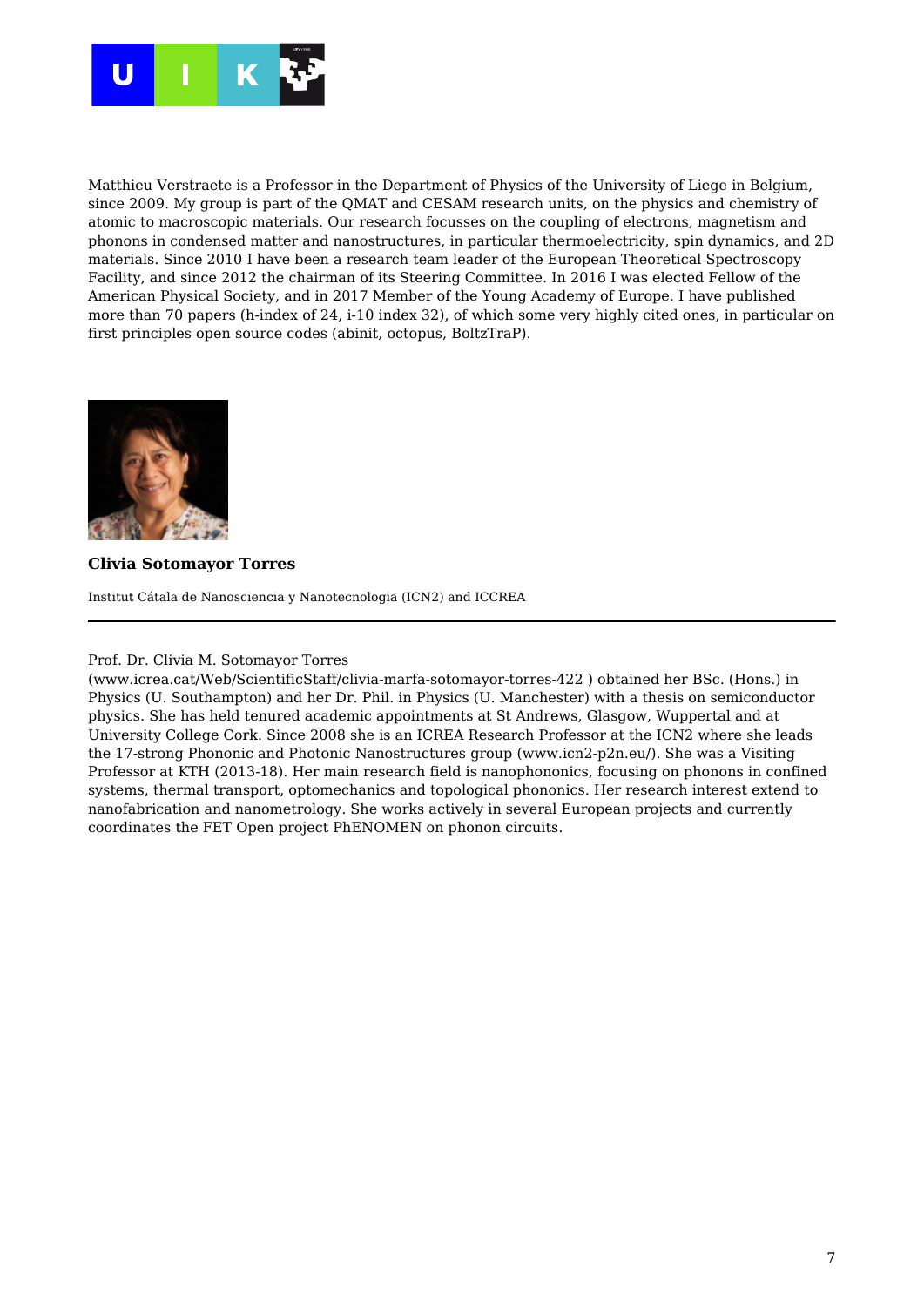

# **Registration fees**

| <b>REGISTRATION</b> | <b>UNTIL 12-06-2019</b> |
|---------------------|-------------------------|
| Regular fee         | 90,00 EUR               |
| Invited Speaker     | 0 EUR                   |